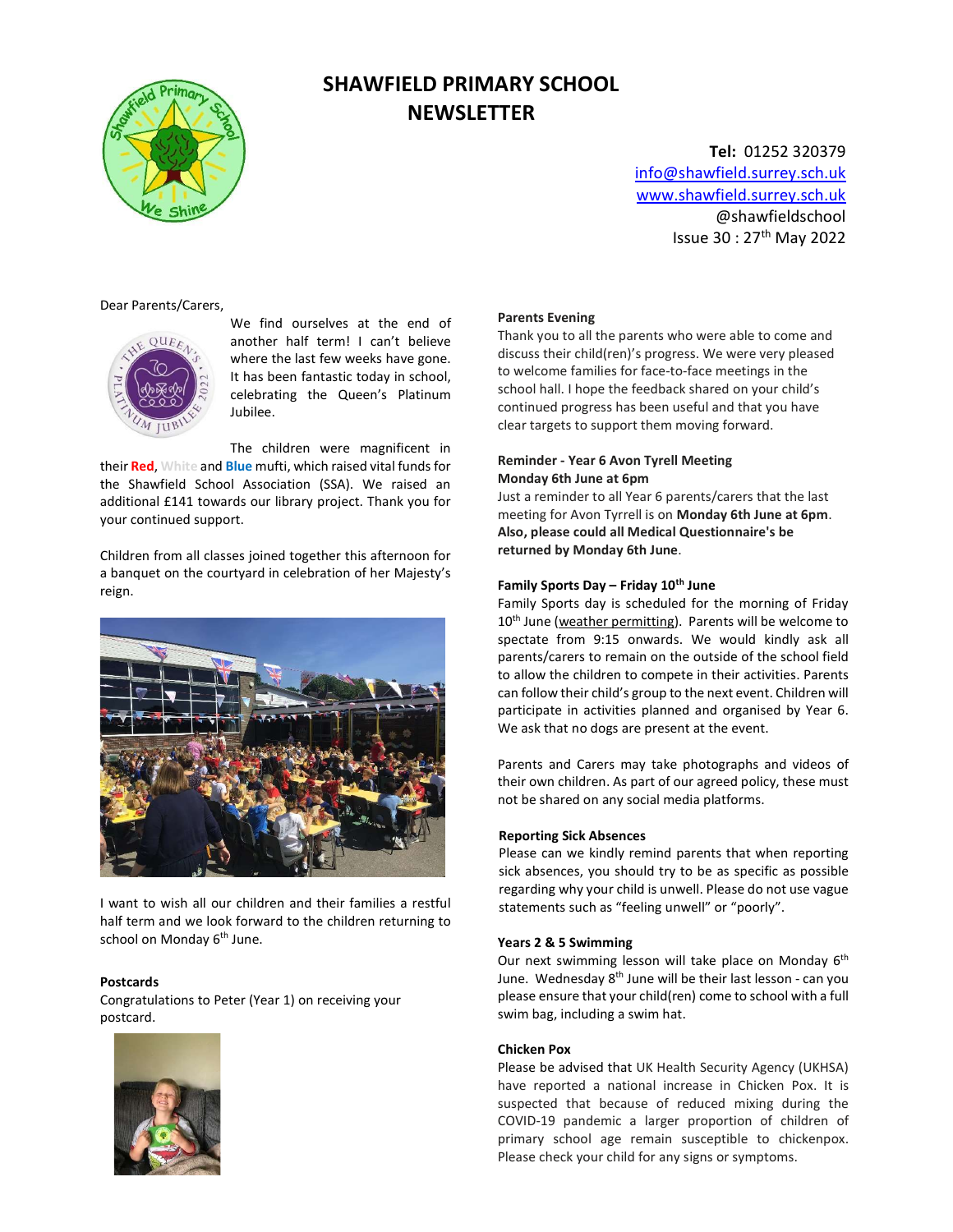# Bikes and Scooters on the Playground

Now that the warm weather is here, it is lovely to see several children riding their bikes and scooters to school. To ensure the safety of all school users, please could you remind the children not to ride their bikes or scooter on the playground before and after school. Please encourage them to walk their bikes to and from the school gates.

# Lunch Menu

Please find attached the new Spring/Summer lunch menu which take us up to October half term for the week commencing 6<sup>th</sup> June 2022 (Week 1).

# Confirmed INSET Dates 2022/2023

We are pleased to announce the remaining INSET date for this academic year:

Friday 22nd July 2022

We are pleased also to announce our first INSET dates for next academic year which we hope will help with summer planning:

Thursday 1<sup>st</sup> September 2022 Friday 2nd September 2022

Children will return to school on Monday 5th September 2022

Yours sincerely,

Vcorar

Mr Stephen Corcoran Headteacher

#### Community News

# Guildford Play Rangers

Guildford Borough Council offers Free Playranger sessions to its residents. "An exciting project which encourages children to play freely outdoors". There will be activities such as cooking on the fire pit, nature crafts, den building, games, and more!

The free sessions are to be held after school 3:30pm until 5:30pm at Coronation Gardens, GU12 5DN (opposite the memorial hall on Ash Hill Road). The next sessions for Ash are on the 10th & 24th of May.

The Playrangers staff are all qualified and experienced playworkers who run play sessions based on using the natural environment as well as child-led play. The Playranger sessions run during term time, and for more information visit:

https://ashparish.org/2022/05/05/playranger-may-2022 free-

sessions/?fbclid=IwAR07UhwBqWMEVfBIewNXYcXWkoxJ sJ4XF8OoTRMboqi0mng7WGAgMctmkTA

It's a great way for children and young people to get outside, be active and make new friends. Sessions are aimed at 5 to 12-year-olds, however, under 8s are welcome if accompanied by an adult.

Please note that pre-registration is required. If your child would like to attend, please make sure you complete the registration form and email it to playdevelopment@guildford.gov.uk.